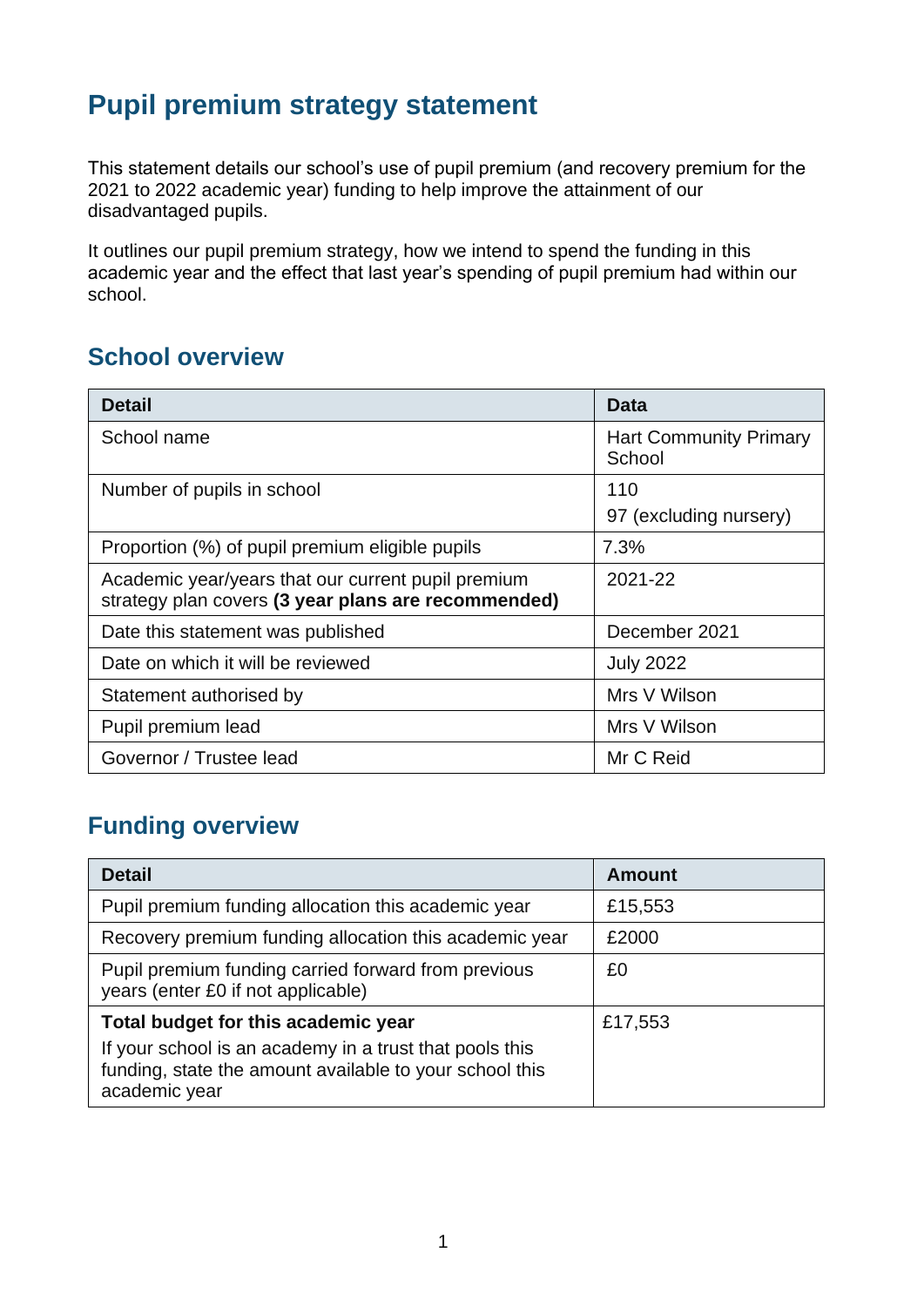# **Part A: Pupil premium strategy plan**

## **Statement of intent**

'To give all children the opportunity to be the best they can be and have fullness of life.'

At Hart Primary School, we strive to ensure that all children are given the knowledge, skills and support to experience fulness of life. Our ultimate aim for disadvantaged pupils is that they will not be prevented from achieving fullness of life, that is to have their options limited, by their circumstances. We believe in the transformative power of education to bring about meaningful change and aim to motivate all to succeed through a bespoke, aspirational and broad curriculum.

Research tells us that '*Reading for pleasure is the single most important indicator of a child's success.'* (OECD, 2002) and we also know that this begins with effective teaching of Early Reading. We know that children who are fluent readers early on are set up well to become readers for pleasure for life. This continued commitment to successful Early Reading, including for our vulnerable pupils is a major focus of our Pupil Premium strategy this year.

We know that high quality teaching has the greatest impact on pupil attainment and so our Pupil Premium strategy is focused on the development of high-quality teaching and learning practices that benefit all pupils, including those who are disadvantaged.

We also recognise the importance of timely, specific and targeted 'keep up' and 'catch up' interventions. 'Keep up' interventions happen on the same day wherever possible and are designed to address misconceptions or provide extra practice to increase fluency quickly to ensure that a child is building on secure foundations in the next lesson. These sessions also take the form of pre-teach work to ensure that pupils are well prepared for the learning the next day.

'Catch-up' interventions may take place over several sessions are bespoke interventions designed to enable pupils to catch up with their peers in key concepts. Prompt recognition of areas in which children require keep up and early intervention are extremely important.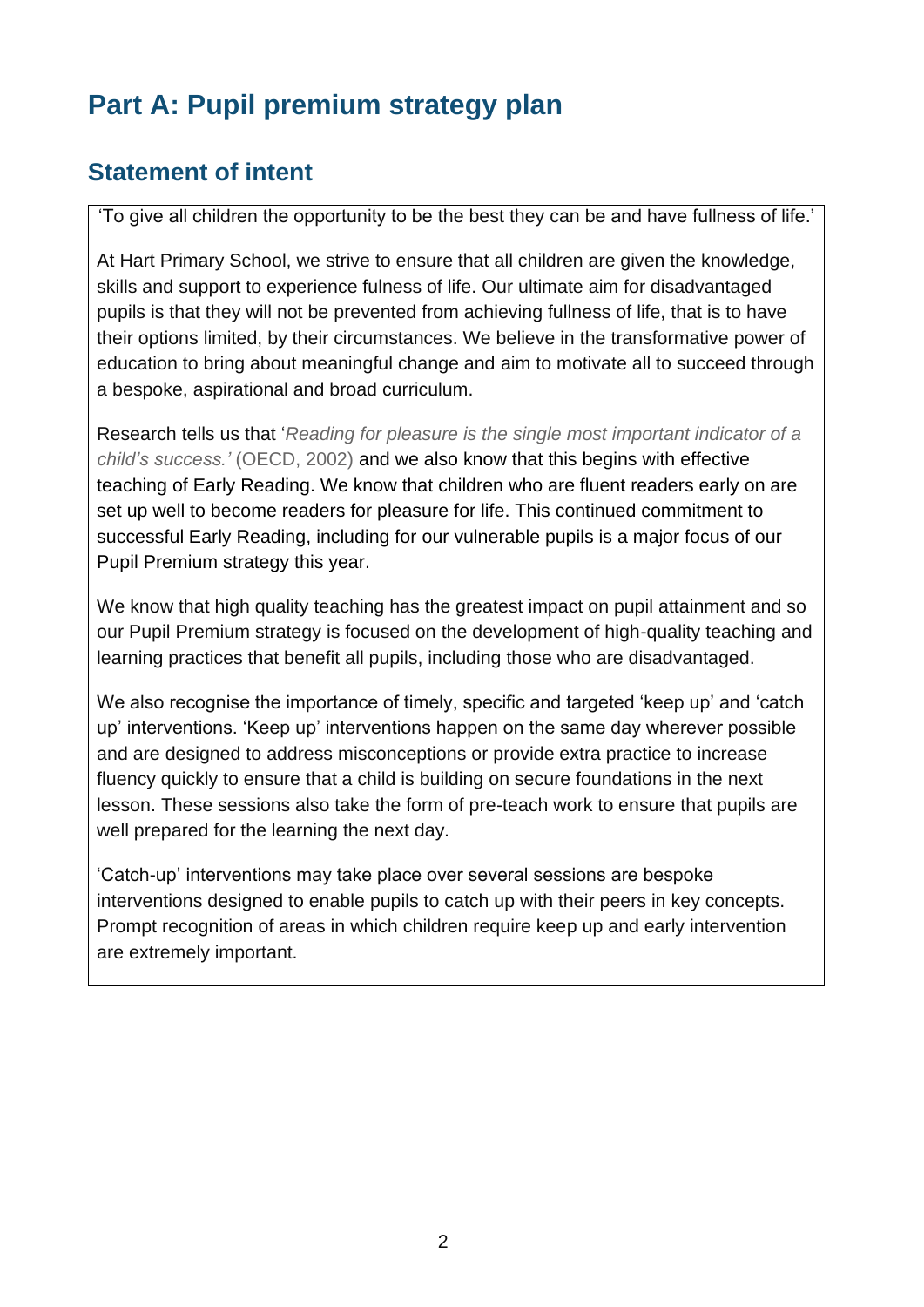# **Challenges**

This details the key challenges to achievement that we have identified among our disadvantaged pupils.

**NB: specific details surrounding challenge areas and their identification have not been listed in this strategy statement due to small numbers of pupils and the need to maintain anonymity for these pupils. A more detailed rationale is held in school.**

| <b>Challenge</b><br>number | <b>Detail of challenge</b>                                                                                                                                                                                                                                                                                                                                                                                |
|----------------------------|-----------------------------------------------------------------------------------------------------------------------------------------------------------------------------------------------------------------------------------------------------------------------------------------------------------------------------------------------------------------------------------------------------------|
|                            | To ensure consistent provision for Early Reading.                                                                                                                                                                                                                                                                                                                                                         |
|                            | Over the last 6 year period, school recognised that Letter and Sounds did not<br>provide all that was needed to ensure progression in phonics and<br>supplemented with resources from other sources. Reading Framework (July<br>2019) recommends 'fidelity' to a scheme in its entirety. Decision to move to<br>'Little Wandle' as uses elements of 'Letter and Sounds' but enables fidelity to a<br>SSP. |
|                            | This is a key whole-school priority that is amenable to change. Range of<br>experience in EYFS and KS1 will be supported by fidelity to one scheme.                                                                                                                                                                                                                                                       |
| 2                          | To narrow the gap in Reading attainment.                                                                                                                                                                                                                                                                                                                                                                  |
|                            | Significant proportion of pupils within disadvantaged group are identified within<br>the bottom 20% of class achievement within each cohort across the school.                                                                                                                                                                                                                                            |
| 3                          | KS2 Disadvantaged pupils working below age-related expectations/ COVID<br>gaps in maths.                                                                                                                                                                                                                                                                                                                  |
|                            | Internal data, book looks and discussions with staff identify disadvantaged<br>pupils with gaps in mathematical understanding. These need to be closed in<br>order to avoid cumulative dysfluency.                                                                                                                                                                                                        |
| 4                          | Disadvantaged pupils to contribute to pupil leadership at whole school level<br>following impact of isolations and remote learning - Pupils felt that COVID was<br>'done to them' and reported the lost their sense of leadership.                                                                                                                                                                        |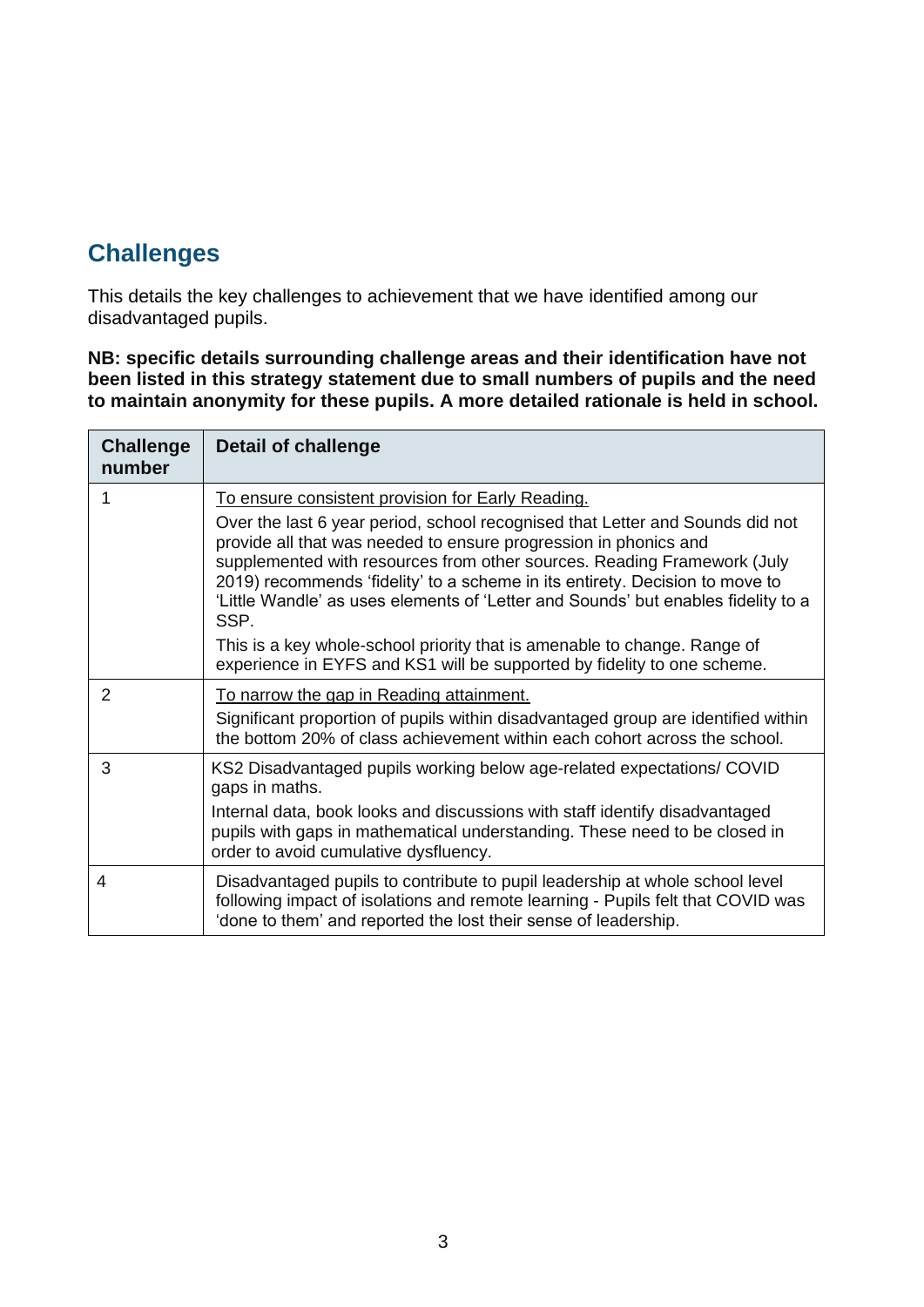# **Intended outcomes**

This explains the outcomes we are aiming for **by the end of our current strategy plan**, and how we will measure whether they have been achieved.

| <b>Intended outcome</b>                                                                                                                                                                                                                                                                                                                                                                                                                                                                   | <b>Success criteria</b>                                                                                                                                                                                                                                                                                                                                                                                                                                                                                                                                                                                                                                                                                                                                                                                                                                                                                                                                                                                                            |
|-------------------------------------------------------------------------------------------------------------------------------------------------------------------------------------------------------------------------------------------------------------------------------------------------------------------------------------------------------------------------------------------------------------------------------------------------------------------------------------------|------------------------------------------------------------------------------------------------------------------------------------------------------------------------------------------------------------------------------------------------------------------------------------------------------------------------------------------------------------------------------------------------------------------------------------------------------------------------------------------------------------------------------------------------------------------------------------------------------------------------------------------------------------------------------------------------------------------------------------------------------------------------------------------------------------------------------------------------------------------------------------------------------------------------------------------------------------------------------------------------------------------------------------|
| Pupils, including those who are<br>disadvantaged, meet age related<br>expectations for phonics in order for<br>them to be fluent, confident readers<br>with a strong acquisition of vocabulary,<br>a love of reading and skills to spell by<br>the end of year 2.<br>Consistent, high quality phonics<br>teaching that shows fidelity to the<br>validated synthetic phonics<br>programme.<br>Narrowed attainment gap between<br>disadvantaged and non-disadvantaged<br>pupils in reading. | 100% of disadvantaged pupils reach the<br>expected standard in the phonics screening<br>check in Y1 and Y2(Covid)<br>100% of disadvantaged pupils in reception<br>to be secure on Phase 4 by the end of the<br>year.<br>100% of disadvantaged pupils are fluent<br>readers at the end of Y2 (Rasinski fluency<br>rubric)<br>Termly assessments show at least expected<br>progress towards end of year targets in<br>reading.<br>Teachers and teaching assistants deliver<br>phonics sessions that show fidelity to the<br>Little Wandle phonics programme.<br>Reading lessons are well-matched to the<br>needs of pupils, addressing identified gaps.<br>Catch up and keep up sessions for identified<br>pupils result in progress against individual<br>targets and, ultimately, a narrowing of the<br>attainment gap between disadvantaged and<br>non-disadvantaged pupils.<br>Shared observations with other schools<br>indicate fidelity to the scheme and the<br>success of training and bespoke coaching<br>where applicable |
| Gaps identified for pupils on return to<br>school in Mathematics are closed<br>through quality first teaching and,<br>where needed, effective keep up and<br>catch up support.                                                                                                                                                                                                                                                                                                            | Termly assessments show at least expected<br>progress towards end of year targets in<br>reading.<br>Book looks, in-house assessments and<br>progress in standardised testing identify that<br>children have the required substantive and<br>procedural knowledge and that they can<br>recall this confidently at a later date.<br>Identified children no longer require<br>additional support/intervention in these<br>specific areas.                                                                                                                                                                                                                                                                                                                                                                                                                                                                                                                                                                                             |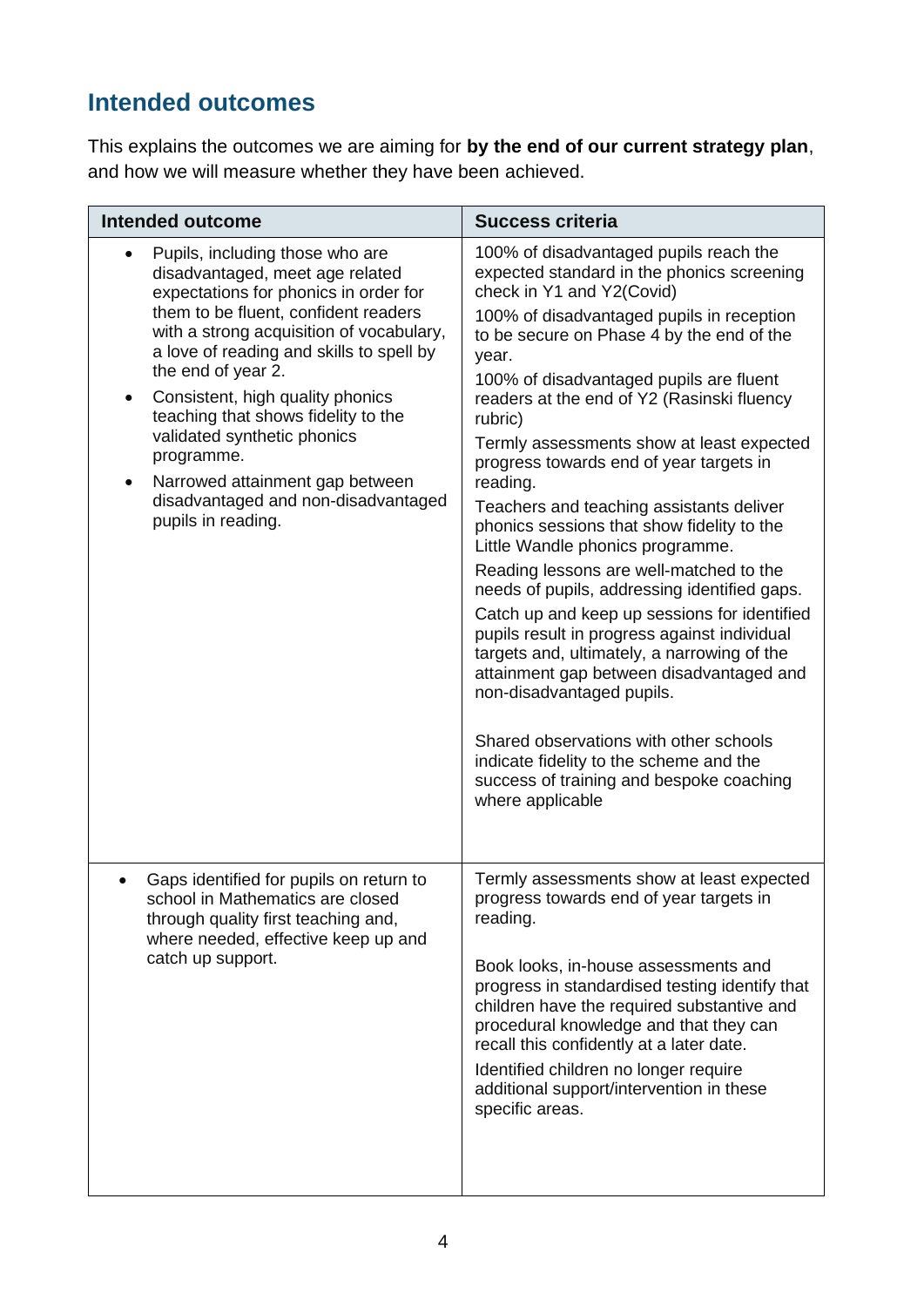|                                                                                        | Fluency and Flexibility sessions provide<br>opportunities for recall of knowledge from<br>key targeted areas for each cohort.<br>Fluency and Flexibility objectives prioritised<br>to address immediate gaps in knowledge to |
|----------------------------------------------------------------------------------------|------------------------------------------------------------------------------------------------------------------------------------------------------------------------------------------------------------------------------|
|                                                                                        | avoid cumulative dysfluency.                                                                                                                                                                                                 |
| Disadvantaged pupils are well<br>represented in clubs and school<br>leadership groups. | Disadvantaged pupils at least proportionally<br>represented in clubs and school leadership<br>groups.                                                                                                                        |
|                                                                                        | All pupils, including disadvantaged pupils in<br>years 5 and 6, have the opportunity to<br>attend the residential.                                                                                                           |
|                                                                                        | Pupil voice indicates that disadvantaged<br>pupils feel they make a positive contribution<br>to pupil leadership and feel confident in their<br>role.                                                                        |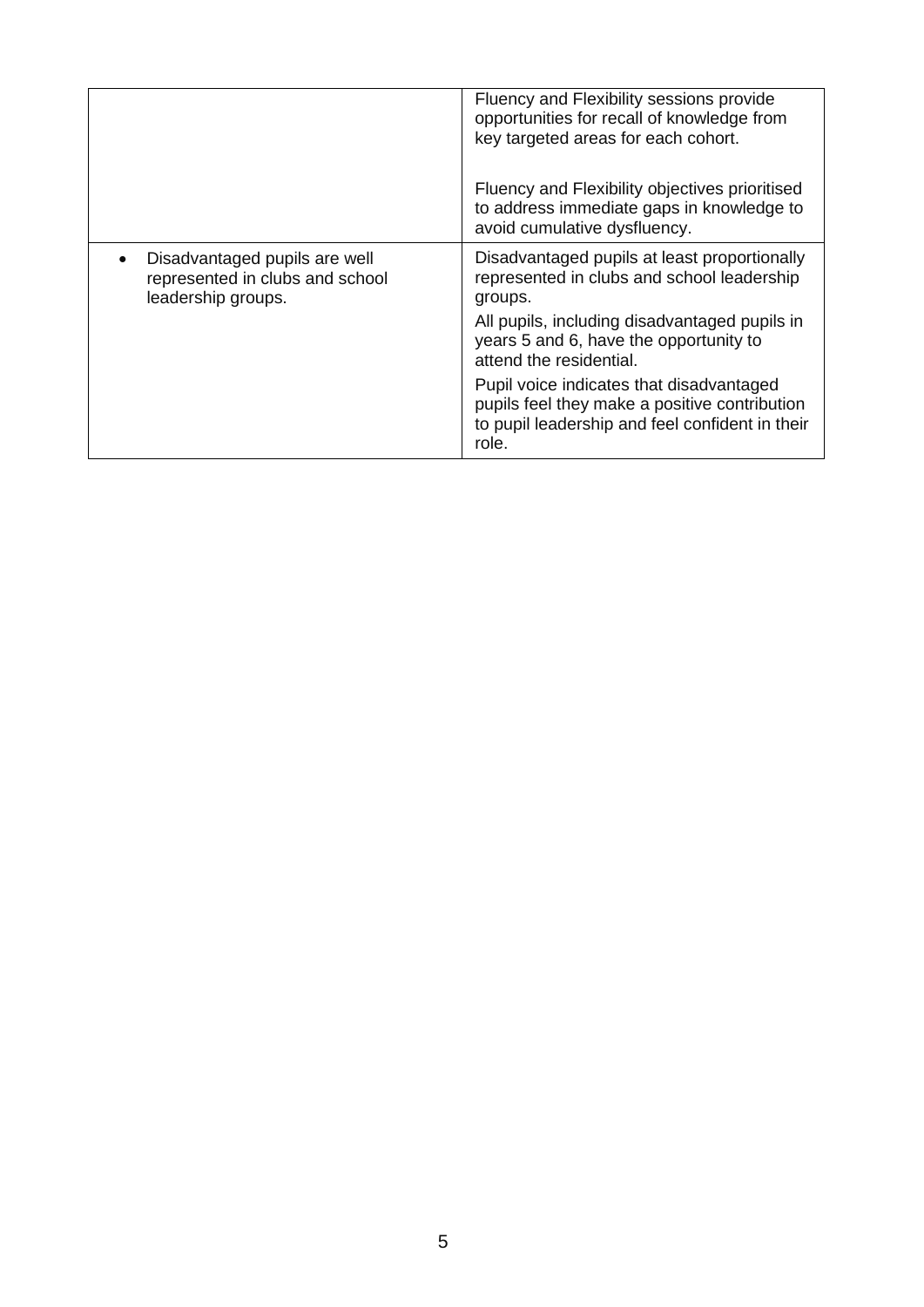# **Activity in this academic year**

This details how we intend to spend our pupil premium (and recovery premium funding) **this academic year** to address the challenges listed above.

#### **Teaching (for example, CPD, recruitment and retention)**

Budgeted cost: We recognise that more than the allotted contribution from Pupil Premium funding will be spent on these actions but have allocated a contribution of £7,500

| <b>Activity</b>                                                                                                                                                           | <b>Evidence that supports this</b><br>approach                                                                                                                                                                                 | <b>Challenge</b><br>number(s)<br>addressed |
|---------------------------------------------------------------------------------------------------------------------------------------------------------------------------|--------------------------------------------------------------------------------------------------------------------------------------------------------------------------------------------------------------------------------|--------------------------------------------|
| Research available<br>validated systematic<br>synthetic phonics<br>programme and identify<br>the most suitable for our<br>pupils.                                         | Validation of systematic synthetic<br>phonics programmes (DfE 2021)                                                                                                                                                            | 1, 2                                       |
| Whole school training on<br>SSP-teachers, teaching<br>assistants and students.                                                                                            | Validation of systematic synthetic<br>phonics programmes (DfE 2021)                                                                                                                                                            | 1, 2                                       |
| Bespoke follow-up CPD<br>to ensure sustained<br>fidelity and impact of the<br><b>SSP</b>                                                                                  | Validation of systematic synthetic<br>phonics programmes (DfE 2021)<br>Improving Literacy in Key Stage One<br>(EEF 2021)                                                                                                       | 1, 2                                       |
| AHT released to support<br>and develop the teaching<br>of SSP in EYFS and KS1                                                                                             | Validation of systematic synthetic<br>phonics programmes (DfE 2021)<br>Improving Literacy in Key Stage One<br>(EEF 2021)                                                                                                       | 1, 2                                       |
| DHT released to support<br>and develop the teaching<br>of reading in KS2 -<br>bespoke coaching and<br>supported planning.                                                 | Coaching for staff in providing highly<br>effective modelling and feedback to<br>accelerate progress in writing in Key<br>Stage 2.<br>(EEF - Improving Literacy in Key<br>Stage 2)                                             | 1, 2                                       |
| DHT release to support<br>and develop the teaching<br>of maths across school<br>through bespoke<br>coaching.                                                              | <b>EEF-Improving Mathematics</b>                                                                                                                                                                                               | 3                                          |
| <b>Bespoke CPD for</b><br><b>Teaching Assistants new</b><br>to year group to enable<br>them to maximise impact<br>of support and<br>intervention in reading<br>and maths. | Coaching for staff in providing highly<br>effective modelling and feedback to<br>accelerate progress in writing in Key<br>Stage 2.<br>(EEF - Improving Literacy in Key<br>Stage 2)<br>Improving Maths in Key Stage 2 -<br>EEF) | 1, 2, 3                                    |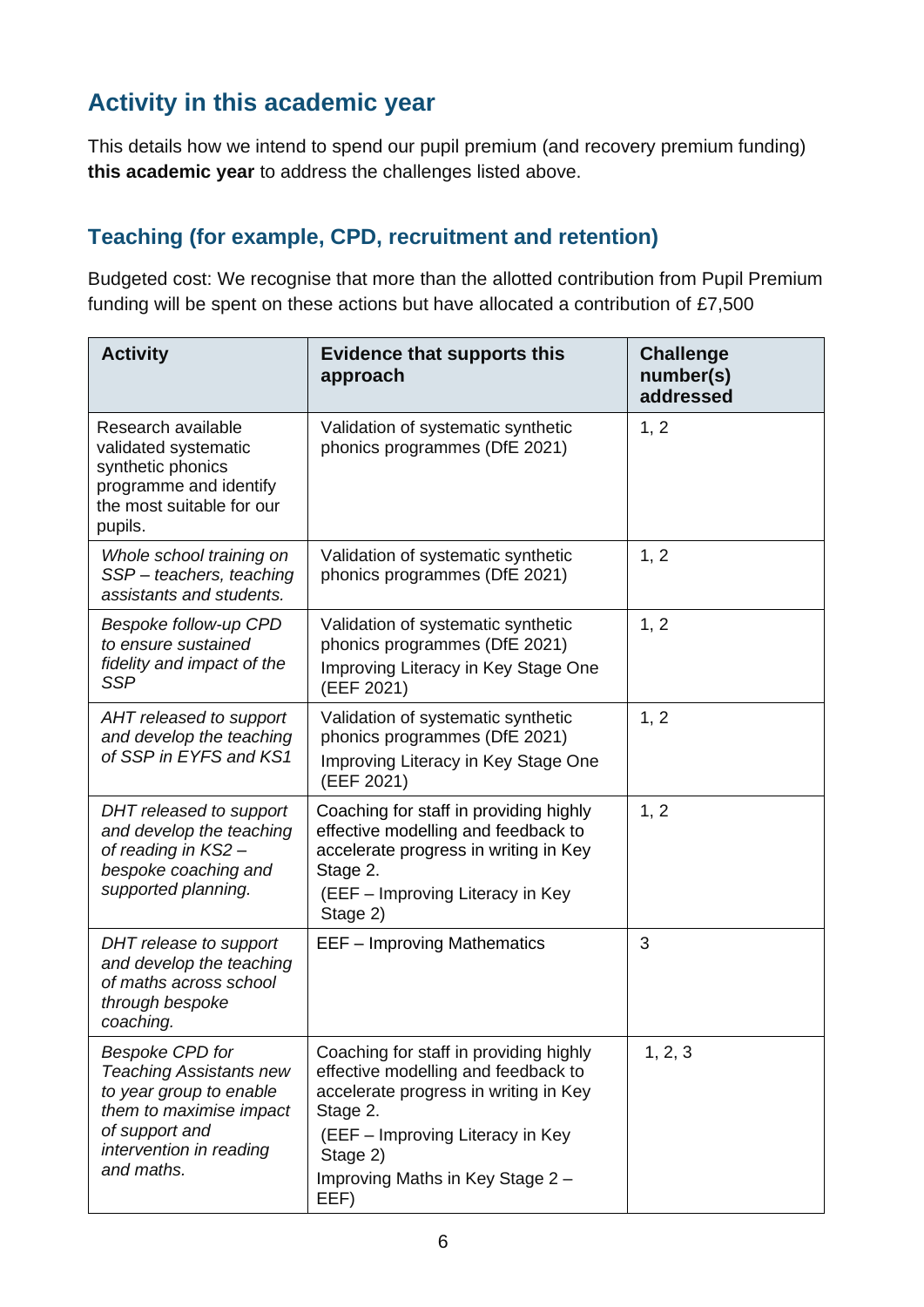#### **Targeted academic support (for example, tutoring, one-to-one support structured interventions)**

Budgeted cost: We recognise that more than the allotted contribution from Pupil Premium funding will be spent on these actions but have allocated a contribution of £3,762

| <b>Activity</b>                                                                                                                        | <b>Evidence that supports this</b><br>approach                                                                            | <b>Challenge</b><br>number(s)<br>addressed |
|----------------------------------------------------------------------------------------------------------------------------------------|---------------------------------------------------------------------------------------------------------------------------|--------------------------------------------|
| Additional maths<br>booster and catch-up<br>groups for KS2<br>disadvantaged pupils<br>below ARE delivered by<br>staff (including DHT). | <b>Small Group Tuition (EEF Toolkit)</b>                                                                                  | 3                                          |
| <b>Teaching Assistants</b><br>trained to deliver<br>School-Led Tutoring to<br><i>identified pupils.</i>                                | National Tutoring Programme (DfE)                                                                                         | 2,3                                        |
| Personalised<br><i>intervention to address</i><br>COVID gaps and<br>enable pupils to reach<br>the expected standard<br>in the PSC.     | One to One Tuition (EEF)<br><b>Small Group Tuition (EEF Toolkit)</b><br>Improving Literacy in Key Stage One<br>(EEF 2021) | 1                                          |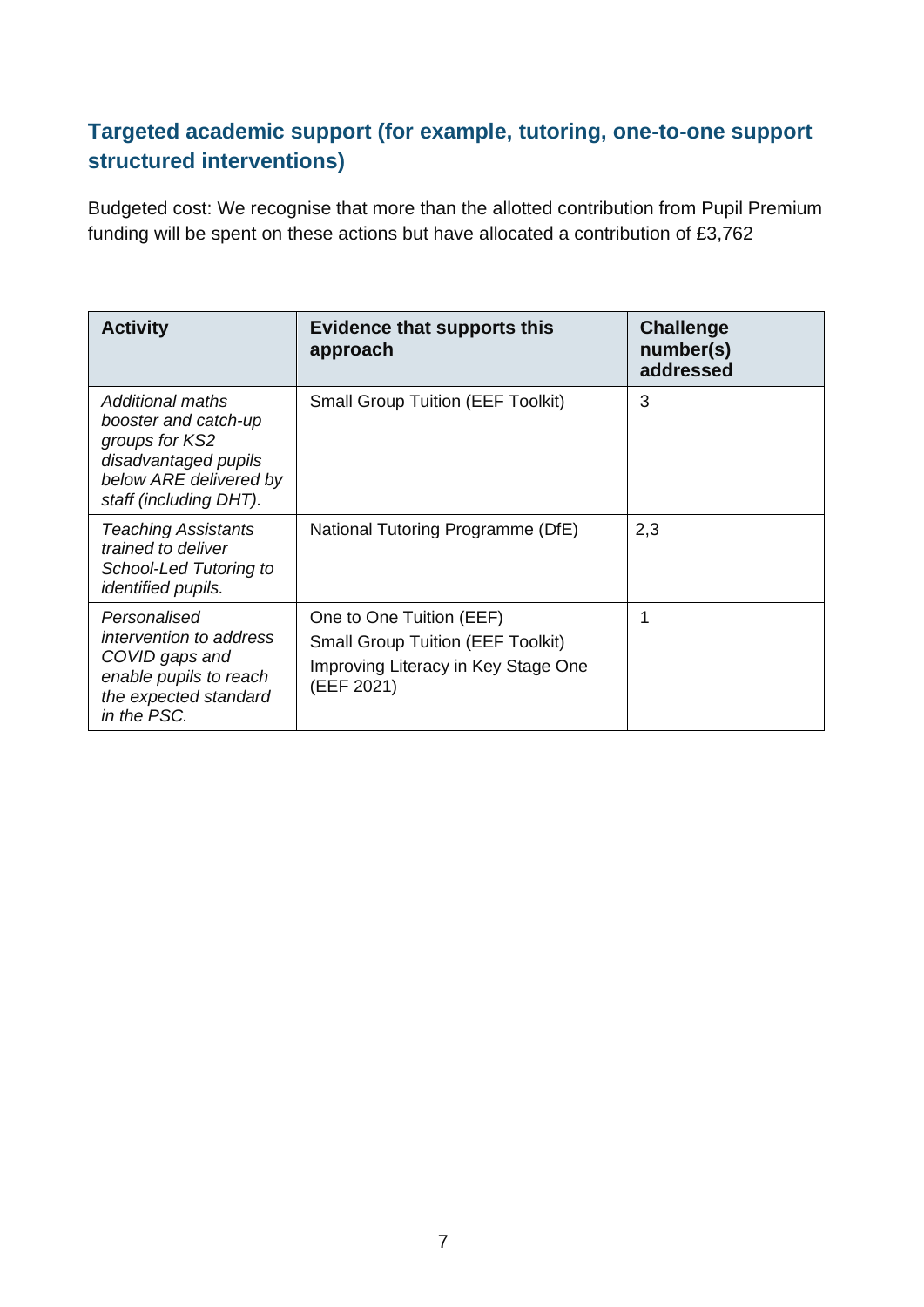### **Wider strategies (for example, related to attendance, behaviour, wellbeing)**

Budgeted cost: We recognise that more than the allotted contribution from Pupil Premium funding will be spent on these actions but have allocated a contribution of £3,750

| <b>Activity</b>                                                                                   | <b>Evidence that supports this</b><br>approach                                                       | <b>Challenge</b><br>number(s)<br>addressed |
|---------------------------------------------------------------------------------------------------|------------------------------------------------------------------------------------------------------|--------------------------------------------|
| DHT and AHT time to<br>support families with<br>attendance, punctuality<br>and readiness to learn | St Peter's Elwick action research 2020-<br>21                                                        | 1,2,3,4                                    |
| Supporting access to<br>education and<br>residential visits                                       | Extra-curricular inequality, Sutton Trust,<br>2014<br>Social and Emotional Learning (EEF<br>Toolkit) | 4                                          |

### **Total budgeted cost: £** *15,012*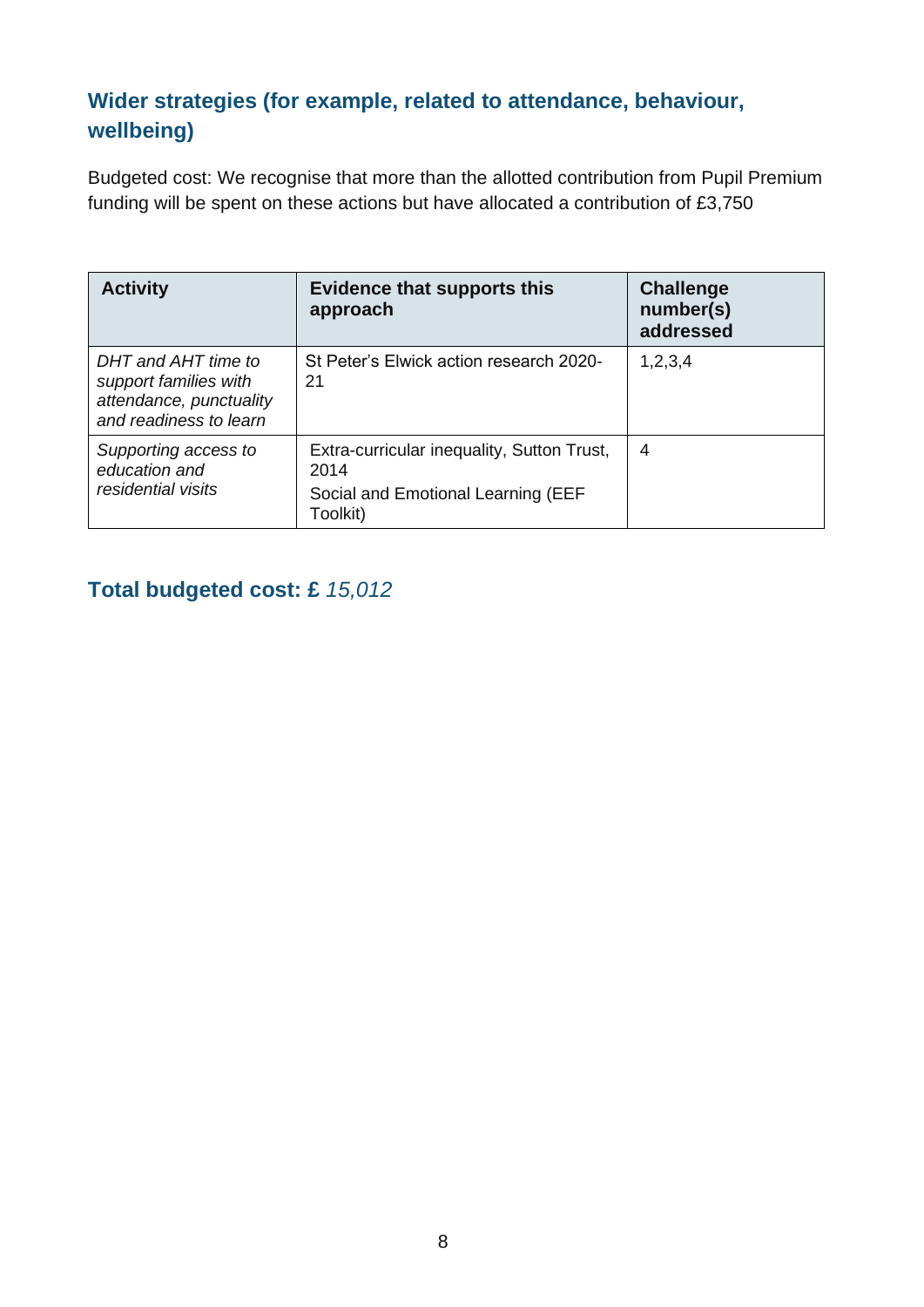# **Part B: Review of outcomes in the previous academic year**

## **Pupil premium strategy outcomes**

This details the impact that our pupil premium activity had on pupils in the 2020 to 2021 academic year.

*Due to COVID-19, performance measures have not been published for 2020 to 2021, and 2020 to 2021 results will not be used to hold schools to account. Given this, please point to any other pupil evaluations undertaken during the 2020 to 2021 academic year, for example, standardised teacher administered tests or diagnostic assessments such as rubrics or scales.*

*If last year marked the end of a previous pupil premium strategy plan, what is your assessment of how successfully the intended outcomes of that plan were met?* 

*Internal data (including attendance and behaviour data) is supressed due to the small numbers and risk of identification of individual pupils.*

| Provide quality blended remote learning     | Pupils provided with devices and         |
|---------------------------------------------|------------------------------------------|
| with an appropriate blend of synchronous    | bespoke training and set-up support so   |
| and asynchronous learning opportunities     | that 100% of pupils had access to a high |
| to allow flexibility within each individual | quality remote learning offer including  |
| home context.                               | bespoke 1:1 interventions. Pupil premium |
|                                             | pupils made progress - effective impact. |
| Staff release for CPD for teaching of time  | 100% of KS2 pupil premium pupils able    |
| topic                                       | to answer age appropriate time questions |
|                                             | correctly.                               |
|                                             |                                          |
| External Staff CPD with a focus on the      | 100% of pupil premium pupils made        |
| acquisition and retention of topic specific | progress in reading (standardised        |
| vocabulary and knowledge                    | teacher administered tests)              |
| Release time of AHT teacher to monitor      | Effective impact – pupil premium pupils  |
| and support progress of identified PP       | making progress against individual       |
|                                             |                                          |
| pupils                                      | targets. Identified gaps addressed.      |
| Bespoke interventions – catch up and        |                                          |
| keep up.                                    |                                          |
|                                             |                                          |
| Commando Joe's Programme                    | Effective impact - behaviour logs,       |
|                                             | increased extra-curricular involvement.  |
|                                             |                                          |